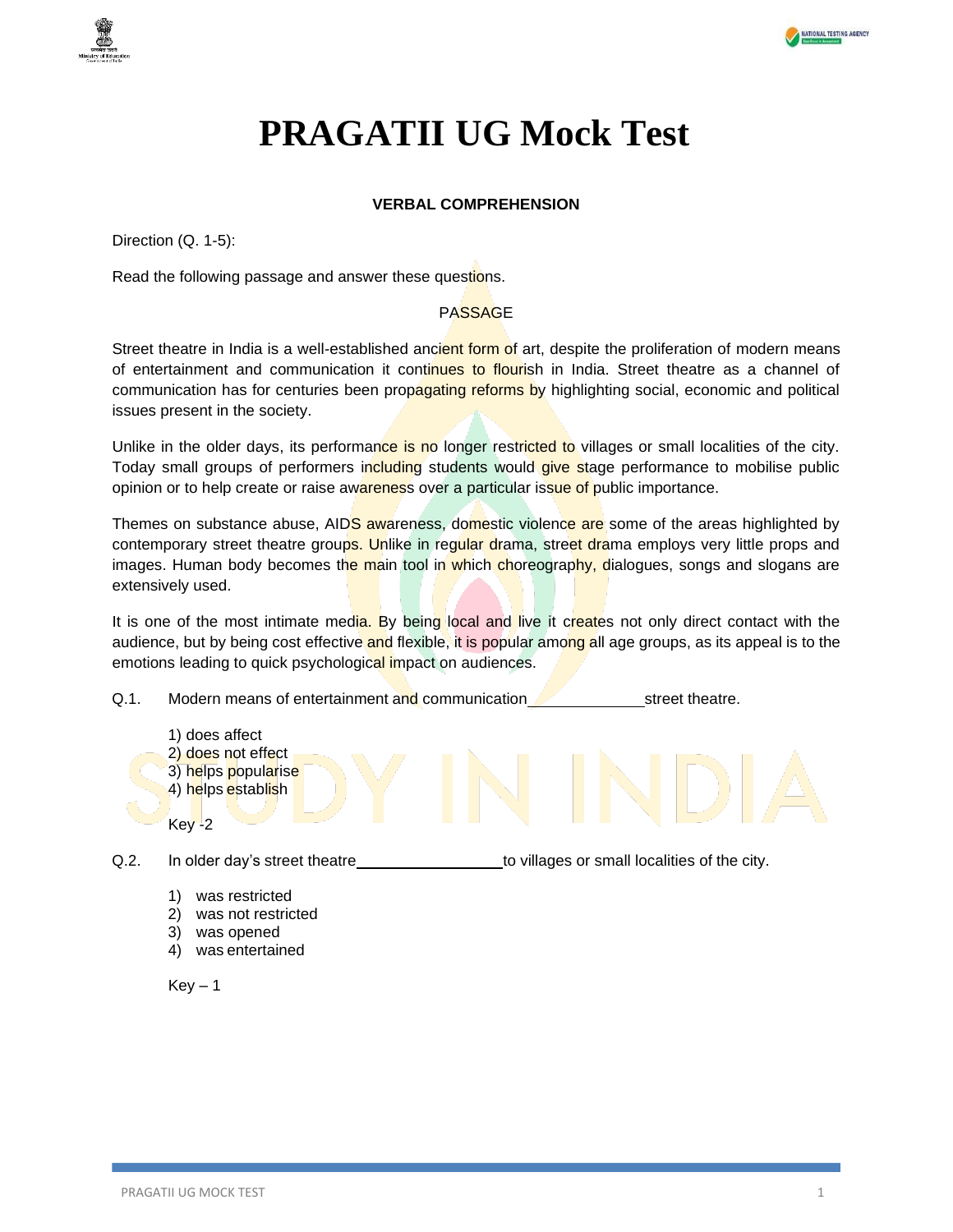



Q. 3. Street theatre usually\_\_\_\_\_\_\_\_\_with issues of public importance.

- 1) is distanced
- 2) is performed
- 3) deals
- 4) does not deal

Key - 3

Q. 4 Street theatre is as compared to regular drama.

- 1) similar
- 2) more costly
- 3) cost effective
- 4) less popular

 $Key - 3$ 

Q. 5. Street theatre does not create any **impact on audiences**.

- 1) intimate and direct
- 2) emotional
- 3) psychological
- 4) indirect

 $Kev - 4$ 

Direction (Q. 6-10):

Read the following passage and answer these questions

#### Passage

Self-directed learning, in its broadest meaning, describes a process in which individuals take the initiative with or without the help of other, in diagnosing their learning needs, formulations of learning goals, identifying resources for learning, choosing and implementing learning strategies and evaluating learning outcomes. Thus it is important to attain new knowledge easily and skilfully for the rest of his/her life.

There are many reasons for self-directed learning. One reason is that there is convincing evidence that people, who take the initiative in learning, learn more things and learn better than people waiting to be taught. Secondly the self-directed learning is more in tune with our natural processes of psychological development; an essential aspect of maturing is developing the ability to take increasing responsibility of our own lives to become increasingly self-directed. The third reason is that many of the new developments in education put a heavy responsibility on the learners to take good deal of initiative in their own learning. To meet the challenges in today's instructive environment, self-directed learning is most essential.

Q. 6 In self-directed learning, an individual,

- 1) takes initiative with or without the help of others.
- 2) is passive and waits for directions.
- 3) is helpless and dependent.
- 4) takes initiative, without any purpose.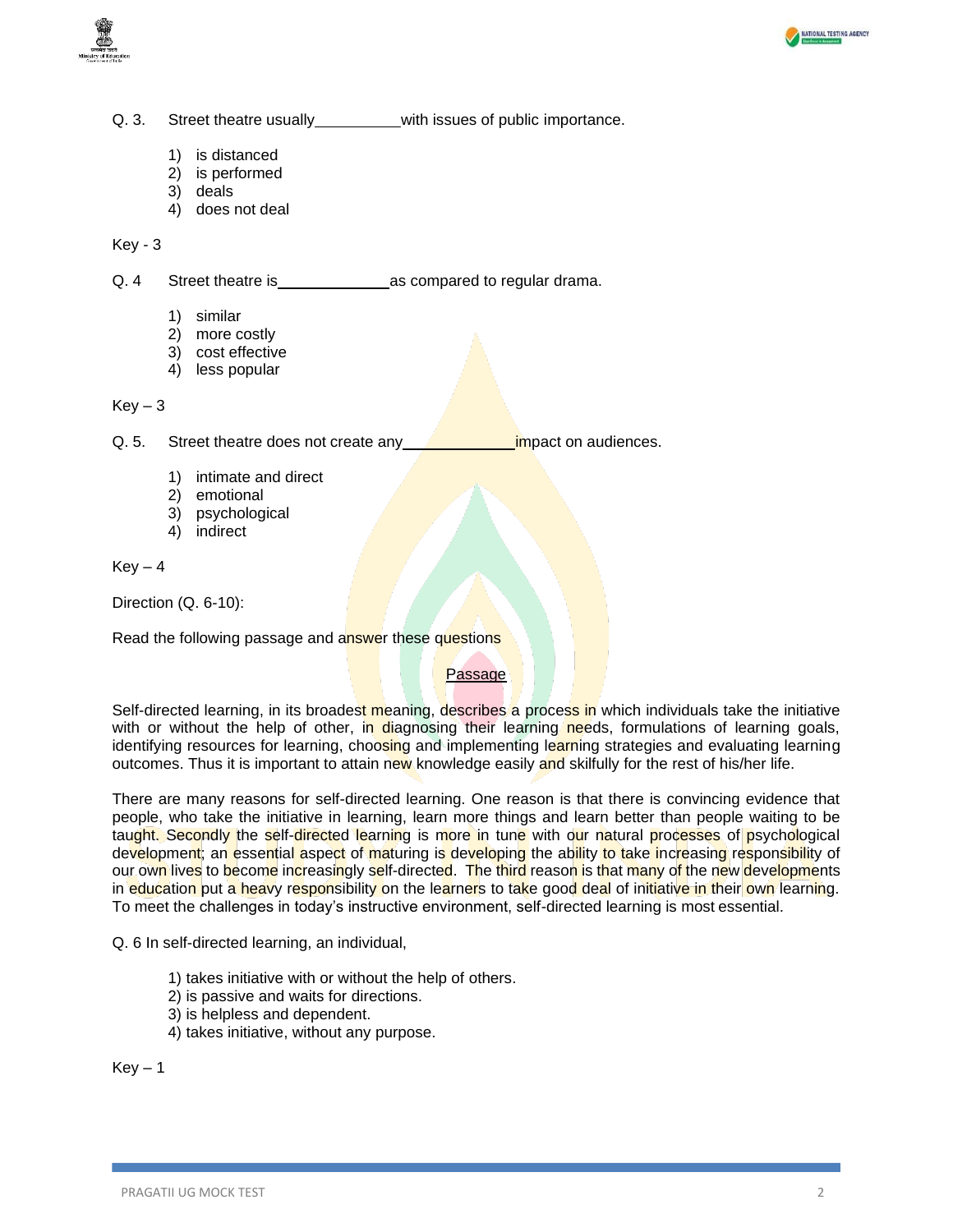



- Q.7. There is need for self-directed learning because
	- 1) it is less challenging.
	- 2) it helps people to learn more things and learn better.
	- 3) it is more cost-effective method.
	- 4) it is more modern than classroom teaching.

- Q. 8. Which word describes self-directed learning?
	- 1) Active learning
	- 2) Passive learning
	- 3) Compulsory learning
	- 4) Instructive learning

Key -1

- Q. 9. The modern environment according to the author is
	- (1) less developed
	- (2) impracticable
	- (3) instructive
	- (4) restrictive

 $Key - 3$ 

- Q. 10. Synonym of the word diagnosing is
	- 1) searching
	- 2) identifying
	- 3) examining
	- 4) complying

Key -1

Direction (Q.11-15): Choose the correct meaning of idioms, given underlined in the sentences.

Q.11. His promotion is on the cards

- 1) almost due
- 2) certain
- 3) evident
- 4) probable

Key -2

Q. 12. It will be wise on your part to let bygones be bygones.

- 1) resist the past
- 2) recollect the past
- 3) ignore the past
- 4) revive the past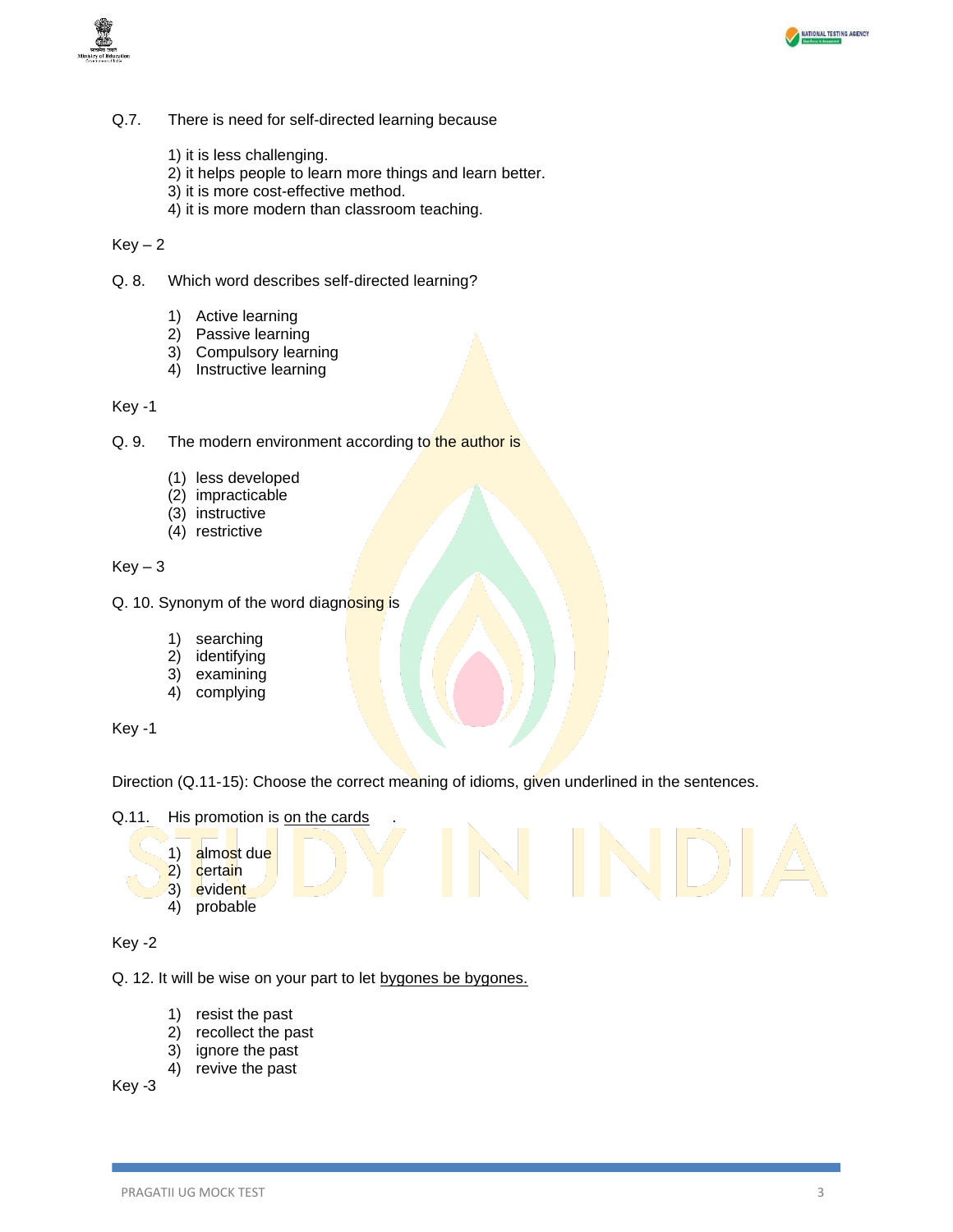



- Q. 13. You cannot have your cake and eat it too.
	- 1) enjoy forever
	- 2) absolve yourself of guilt
	- 3) have it both ways
	- 4) run away from responsibility

Key- 3

Q.14. In a parliamentary democracy, Prime Minister is at the helm of National affairs.

- 1) In the centre
- 2) In the main position
- 3) helm of a boat
- 4) centre of attraction

Key -2

Q. 15. India carried the day by defeating Australia in hockey series.

- 1) lose
- 2) loose
- 3) won
- 4) victory

 $Key - 3$ 

Direction (Q.16-20):

In these questions a part of the sentence has errors and the other parts have none. Find out which part has error

| Q. 16     | (1)                                                                    |     |     | (2) | The majority of the/computer professionals, recommends/ that effective measures<br>(3)                |
|-----------|------------------------------------------------------------------------|-----|-----|-----|-------------------------------------------------------------------------------------------------------|
|           | should be taken against software piracy.<br>(4)                        |     |     |     |                                                                                                       |
| $Key - 2$ |                                                                        |     |     |     |                                                                                                       |
|           | Q. 17. I will have / both / the blue / or the black pen.<br>(2)<br>(1) | (3) | (4) |     |                                                                                                       |
| $Key - 4$ |                                                                        |     |     |     |                                                                                                       |
| Q.18.     | Who of the two / do you think / will be / dismissed first.             |     |     |     |                                                                                                       |
|           | (1)                                                                    | (2) | (3) | (4) |                                                                                                       |
| $Key - 1$ |                                                                        |     |     |     |                                                                                                       |
|           | (1)<br>thrown open to the audience.                                    |     | (2) | (3) | Q. 19. After every participant / had three minutes / to express their opinion / the debate was<br>(4) |
| $Key-3$   |                                                                        |     |     |     |                                                                                                       |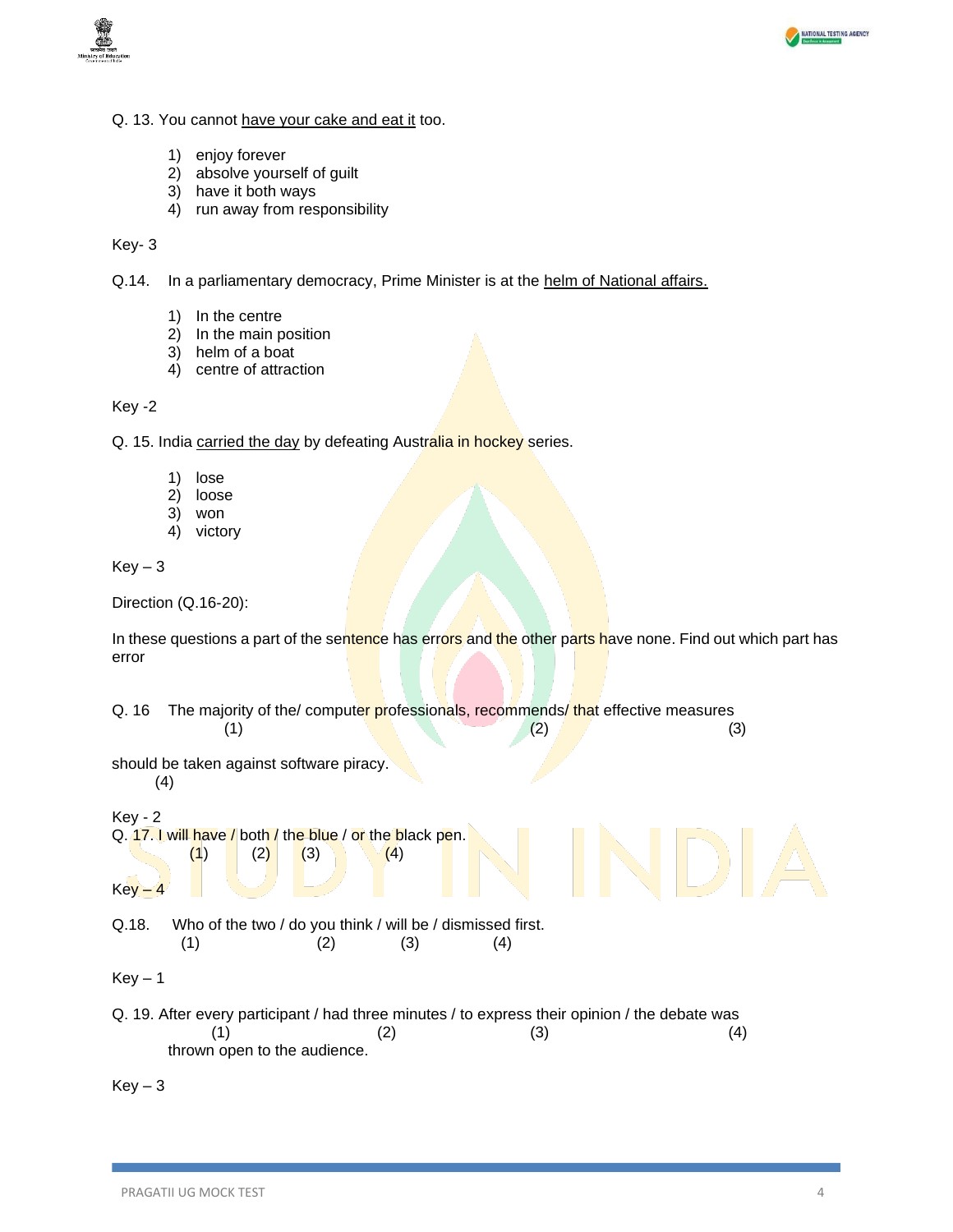



Q. 20. She is not leaving / Dehradun tomorrow / as order for her transfer / have been cancelled.  $(1)$   $(2)$   $(3)$   $(4)$ 

 $Key - 3$ 

Direction (Q.21-25) :

Out of the four given alternatives, choose the one which expresses the meaning of the given word

Q. 21. TRIUMPH

- 1) Joy
- 2) Excitement
- 3) Victory
- 4) Gain

 $Key-3$ 

- Q. 22. DEARTH
	- 1) Decrease
	- 2) Loss
	- 3) Reduction
	- 4) Scarcity

Key -4

- Q. 23. AMICABLE
	- 1) Friendly
	- 2) Interesting
	- 3) Affectionate
	- 4) Loving

Key -1

Q. 24. YARDSTICK

- 1) Summation
- 2) Size
- 3) Statistics
	- 4) Standard

```
Key -4
```
Q. 25. CONFISCATE

- 1) Steal
- 2) To confuse
- 3) To seize
- 4) To obscure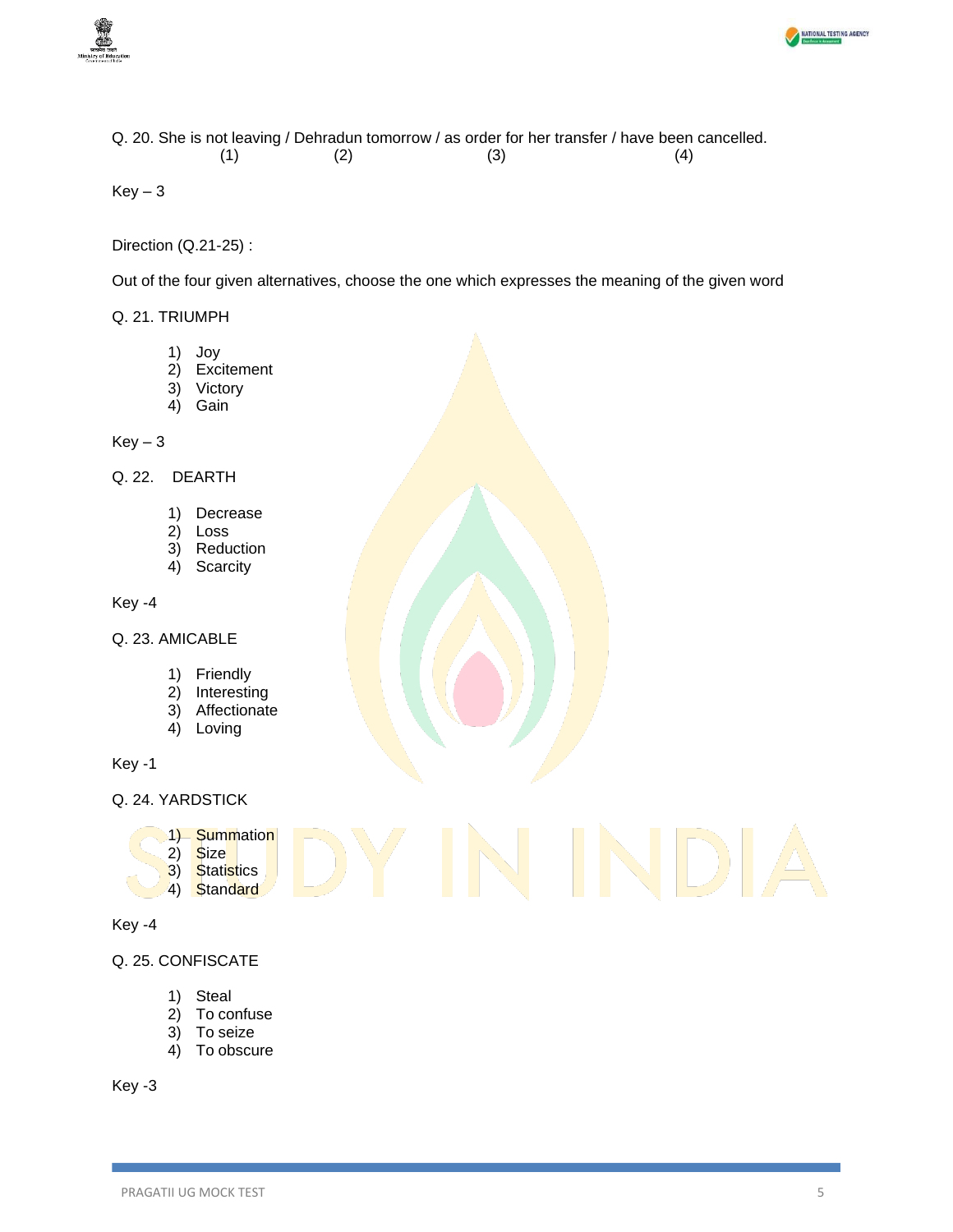



#### Direction (Q.26-30):

Out of the four alternatives given below choose the word opposite in meaning to the given word.

Q. 26. EXALT

- 1) Ennoble
- 2) Simplify
- 3) Glorify
- 4) Depreciate

 $Key - 4$ 

Q. 27. OBVIOUS

- 1) Self-evident
- 2) Reckless
- 3) Hidden
- 4) Unstable

 $Key - 3$ 

Q. 28. PANIC

- 1) Calm
- 2) Apprehension
- 3) Fear
- 4) Cautious

Key -1

#### Q. 29. RANCID

- 1) Purified
- 2) Delicious
- 3) Fresh
- 4) Stale

 $Key - 3$ 

#### Q. 30 AGGRESSIVE

- 1) Peaceful
- 2) Inactive
- 3) Doleful
- 4) Dull

Key -1

Direction (Q.31-35) :

Fill in the blank with the right word from the options given below.

Q. 31. Art of deceiving somebody in order to make money is called \_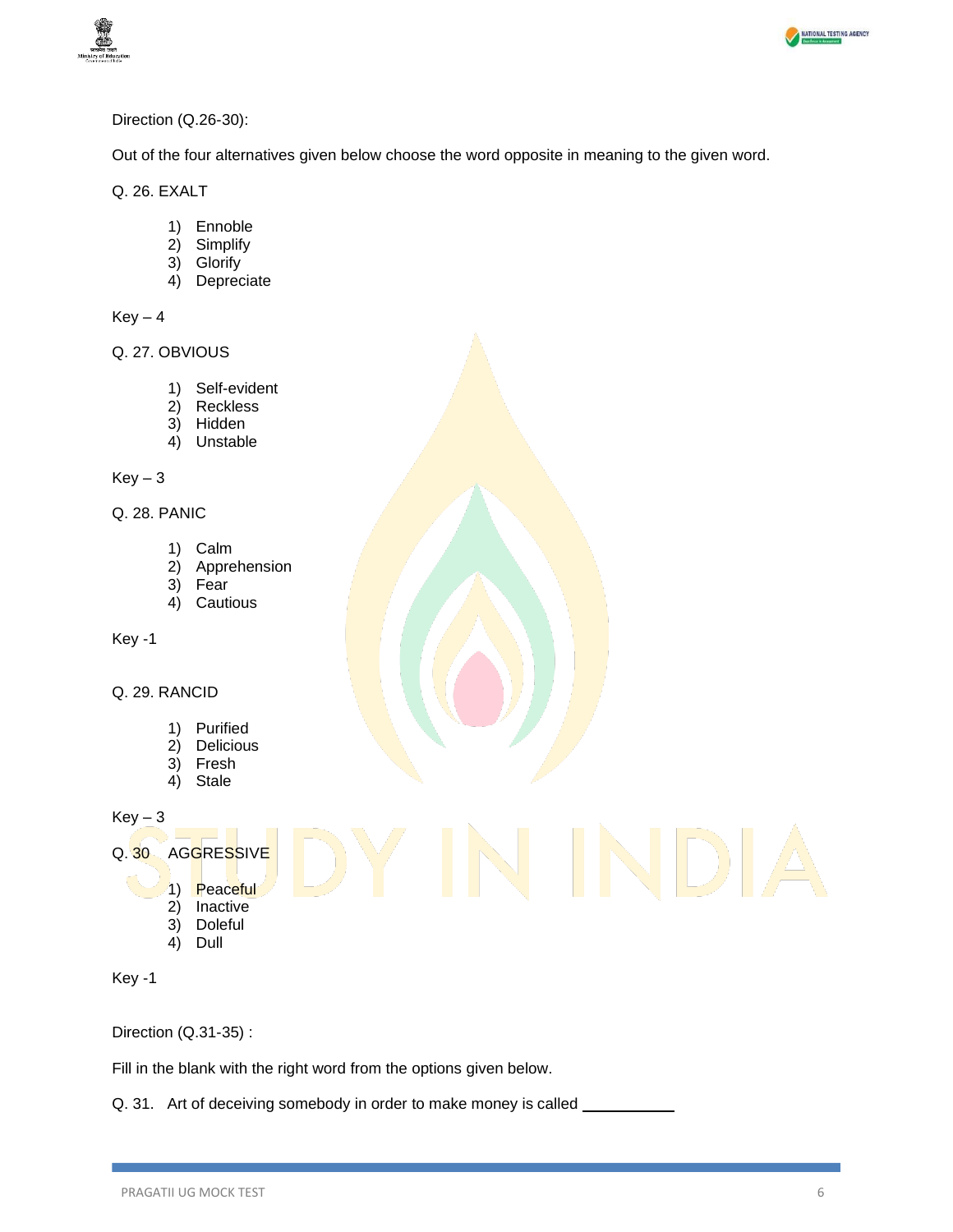



- 1) Fraud
- 2) Pickpocket
- 3) Robbery
- 4) Theft

Q. 32. One who retires from society and lives alone is known as \_

- 1) Saint
- 2) Giant
- 3) Plaintiff
- 4) Recluse

#### $Key - 4$

Q. 33. The art of making pots, bricks etc. with clay is known as

- 1) Potting
- 2) Ceramics
- 3) Crockery
- 4) Dynamics

 $Key - 2$ 

- Q. 34. Anything that is no longer in use is called
	- 1) Obscure
	- 2) Obsolete
	- 3) Pristine
	- 4) Lapsed

Key -2

Q. 35. Person coming from a foreign land to settle here is called

- 1) Immigrant
- 2) Emigrant
- 3) Tourist
- 4) Settler

Key -1

Direction (Q.36-40):

Fill in the blanks with suitable word from the alternatives given below.

Q. 36. Since she failed in the examination, she prefers to remain aloof her friends.

- 1) from
- 2) by
- 3) of
- 4) under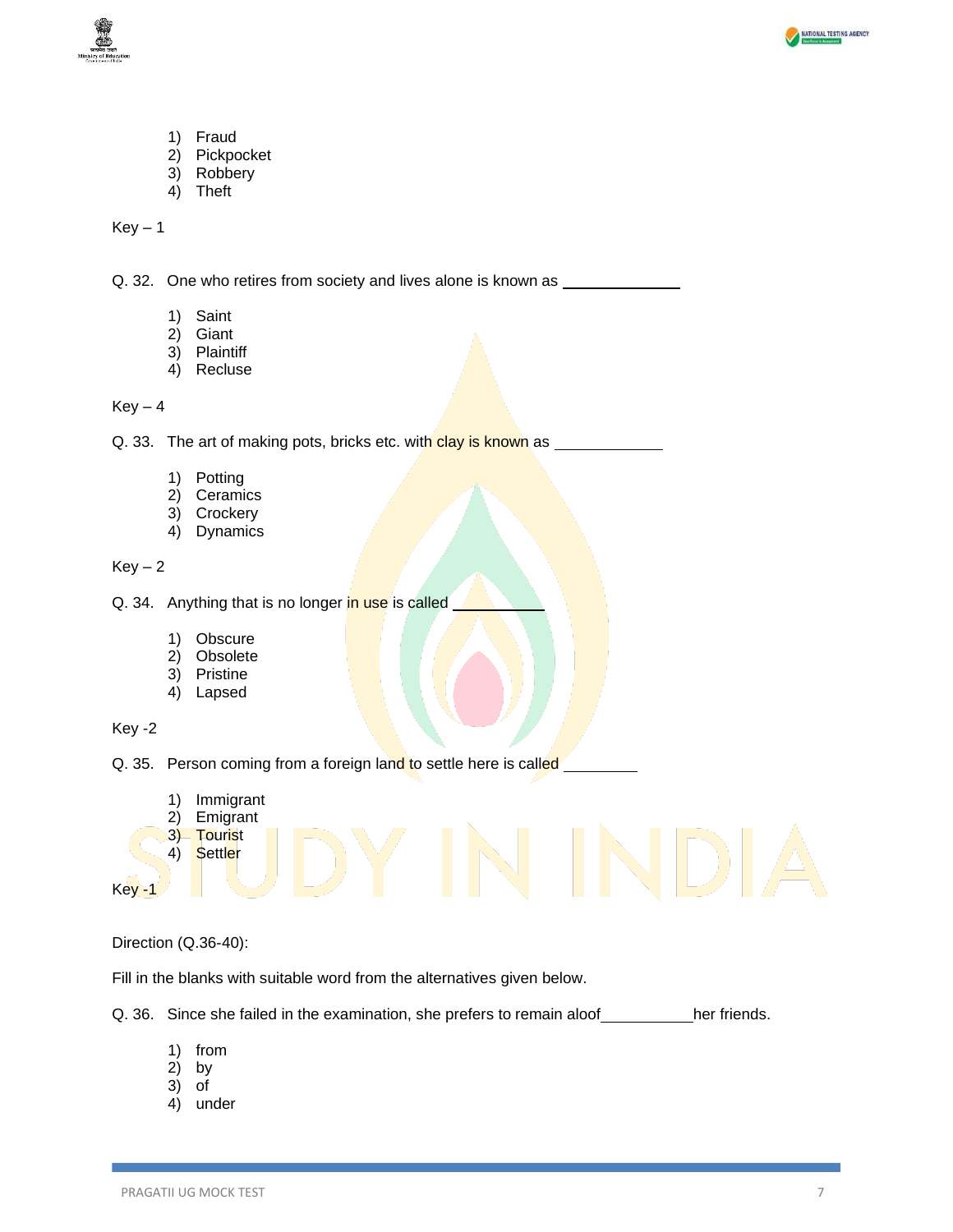



Q. 37. On the campus there is much indiscipline want of proper management.

- 1) in
- 2) for
- 3) upon
- 4) at

 $Key - 2$ 

Q. 38. We must not show partiality our relatives.

- 1) for
- 2) to
- 3) of
- 4) at

 $Key-2$ 

Q. 39. The labourers are clamouring hike in their wages.

- 1) against
- 2) about
- 3) at
- 4) for

Key -4

- Q. 40. Encouraged by the success of his ventures, he has decided to embark the expansion programme.
	- 1) on
	- 2) upon
	- 3) at

# 4) for  $Key - 2$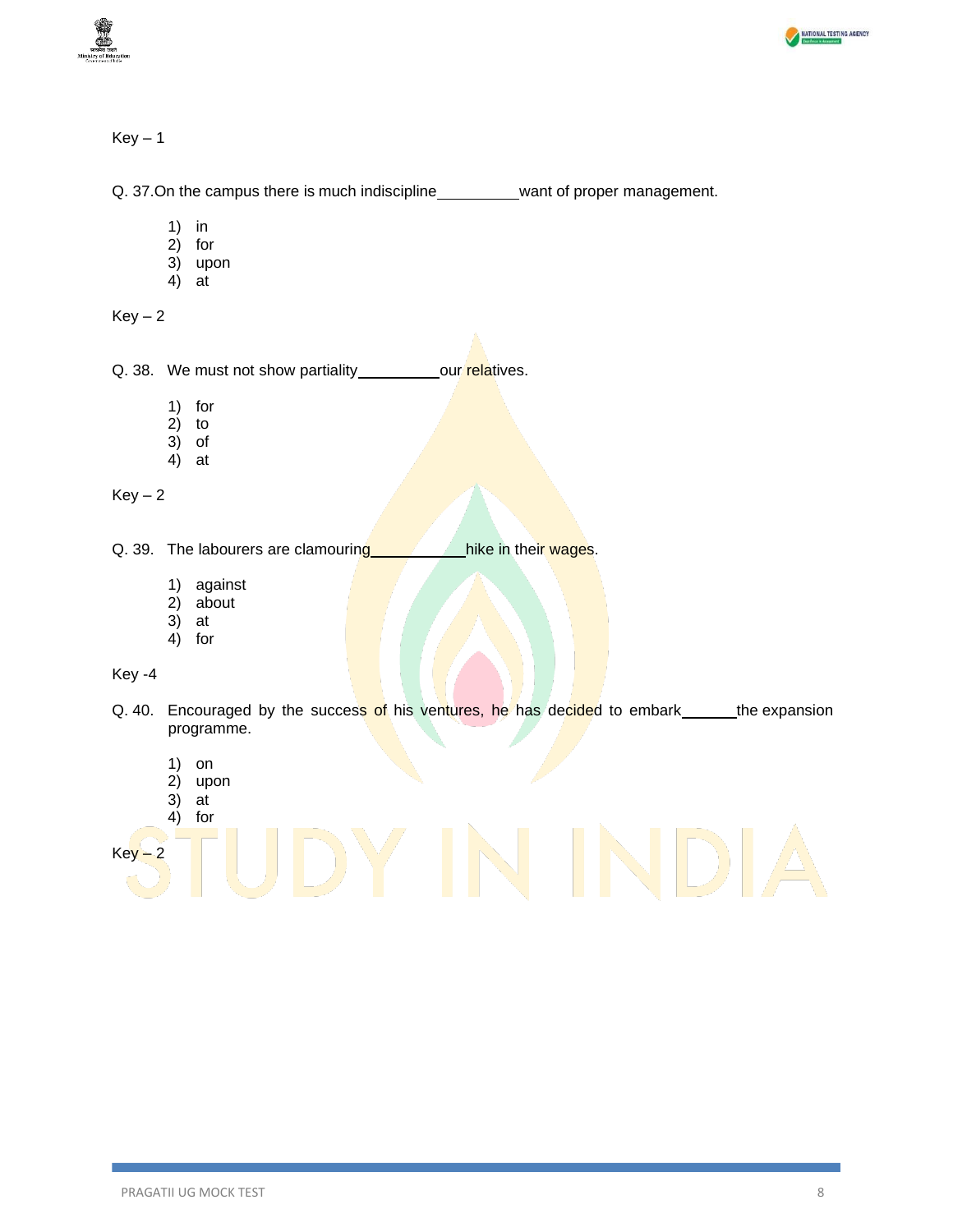



### **QUANTITATIVE APTITUDE**

| $Q.1$ .   | The ratio of the numbers of sides of two regular polygons is 1:2. If each interior angle of the first<br>polygon is 120 <sup>0</sup> then the measure of each interior angle of the second polygon is |                                                                                    |             |                       |                        |                                                                                               |  |
|-----------|-------------------------------------------------------------------------------------------------------------------------------------------------------------------------------------------------------|------------------------------------------------------------------------------------|-------------|-----------------------|------------------------|-----------------------------------------------------------------------------------------------|--|
|           | $(1) 140^0$                                                                                                                                                                                           | (2) 135 <sup>0</sup>                                                               | $(3) 150^0$ |                       | $(4) 160$ <sup>0</sup> |                                                                                               |  |
| Key -3    |                                                                                                                                                                                                       |                                                                                    |             |                       |                        |                                                                                               |  |
| Q. 2.     | O is the centre of a circle. AC and BD are two chords of the circle intersecting each other at P. If<br>$\Box$ AOB=15 <sup>0</sup> and $\Box$ APB=30 <sup>0</sup> , then $\Box$ COD is equal to       |                                                                                    |             |                       |                        |                                                                                               |  |
|           | (1) 25 <sup>0</sup>                                                                                                                                                                                   | (2) 20 <sup>0</sup>                                                                |             | $(3)$ 45 <sup>0</sup> |                        | (4) 50 <sup>0</sup>                                                                           |  |
| $Key-3$   |                                                                                                                                                                                                       |                                                                                    |             |                       |                        |                                                                                               |  |
| Q.3.      | If 4 men working 4 hours per day for 4 days complete 4 units of work, then how many units of work<br>will be completed by 2 men working for 2 hours per day in 2 days?                                |                                                                                    |             |                       |                        |                                                                                               |  |
|           | (1) 2                                                                                                                                                                                                 | (2) 1                                                                              |             | $(3)$ 1/2             | (4) 1/8                |                                                                                               |  |
| $Key-3$   |                                                                                                                                                                                                       |                                                                                    |             |                       |                        |                                                                                               |  |
| Q.4.      | 'A' does 20% less work than B. If 'A' can complete a piece of work in 71/2 hours, then B can do it in                                                                                                 |                                                                                    |             |                       |                        |                                                                                               |  |
|           | $(1)$ 4 hours                                                                                                                                                                                         | $(2)$ 6 hours                                                                      |             | (3) 8 hours.          |                        | (4)10 hours.                                                                                  |  |
| $Key-2$   |                                                                                                                                                                                                       |                                                                                    |             |                       |                        |                                                                                               |  |
| Q.5.      |                                                                                                                                                                                                       | What will be the duplicate ratio of 2:7?                                           |             |                       |                        |                                                                                               |  |
|           | $(1)$ 4:49                                                                                                                                                                                            | $(2)$ 49:4                                                                         | $(3)$ 4:14  |                       | $(5)$ 8:343            |                                                                                               |  |
| $Key - 1$ |                                                                                                                                                                                                       |                                                                                    |             |                       |                        |                                                                                               |  |
| Q.6.      | B: C = 5:7 and C: D = 3 : 10 then A : D is equal to<br>If A: $B = 2:3$ ,                                                                                                                              |                                                                                    |             |                       |                        |                                                                                               |  |
|           | $(1)$ 1:7                                                                                                                                                                                             | (2)<br>2:7                                                                         | (3) 1:5     |                       | (4) 5:1                |                                                                                               |  |
| $Key - 1$ |                                                                                                                                                                                                       |                                                                                    |             |                       |                        |                                                                                               |  |
| Q. 7.     |                                                                                                                                                                                                       | The sum to infinity of the series 1+4/5 +7/5 <sup>2</sup> +10/5 <sup>3</sup> +  is |             |                       |                        |                                                                                               |  |
|           | $(1)$ 16/35                                                                                                                                                                                           | (2) 11/18                                                                          |             | $(3)$ 35/16           |                        | 17/16<br>(4)                                                                                  |  |
| Key -3    |                                                                                                                                                                                                       |                                                                                    |             |                       |                        |                                                                                               |  |
| Q. 8.     |                                                                                                                                                                                                       |                                                                                    |             |                       |                        | How many numbers are there between 99 and 1000 such that the digit 8 occupies the unit place? |  |
|           | $(1)$ 64                                                                                                                                                                                              | (2) 80                                                                             | (3)90       | (4) 104               |                        |                                                                                               |  |
| $Key-3$   |                                                                                                                                                                                                       |                                                                                    |             |                       |                        |                                                                                               |  |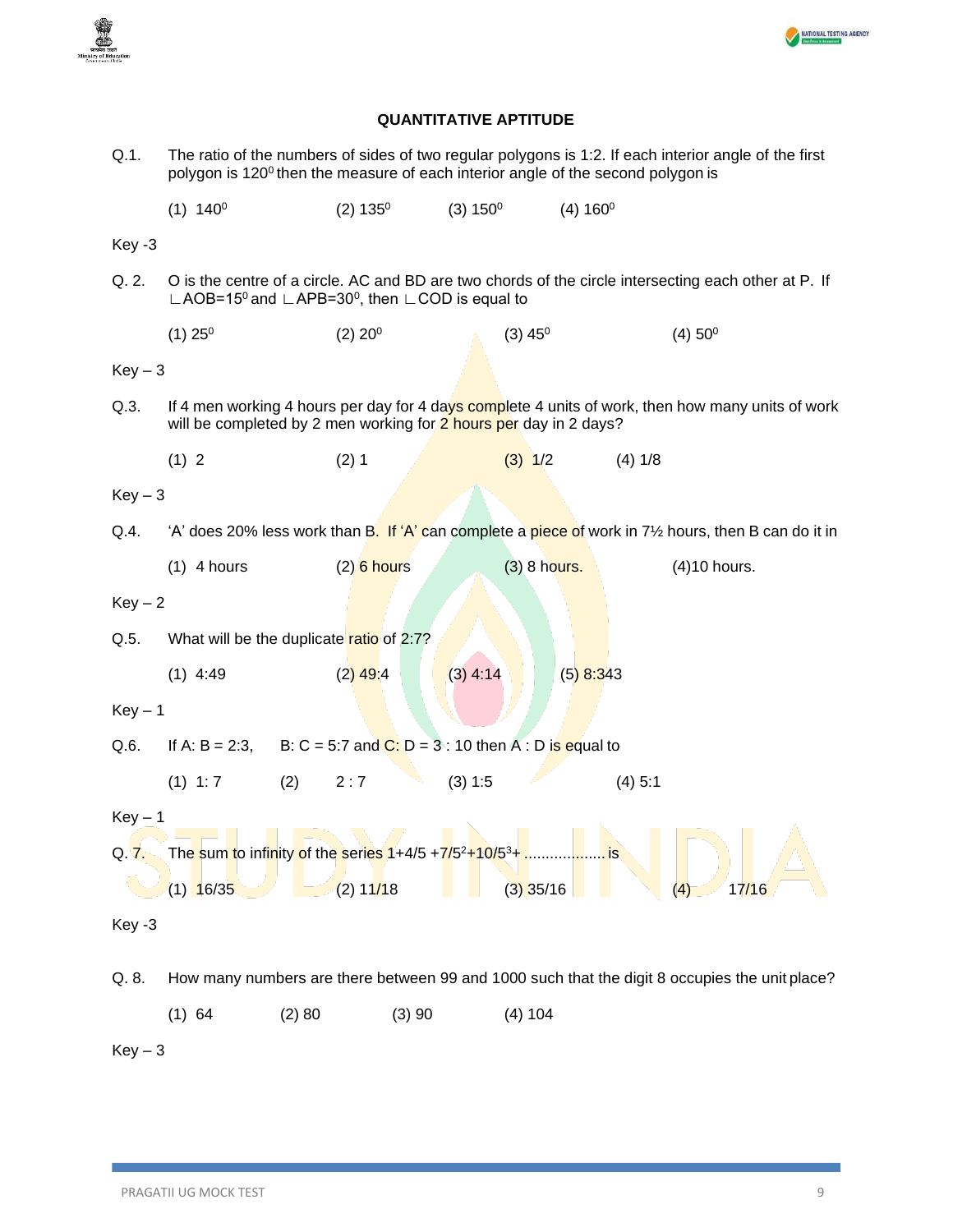



| Q.9                                                                                                                                                                     | Find the sum of the cubes of first 15 natural numbers. |                                  |                          |              |                |                                                                                                      |  |  |  |
|-------------------------------------------------------------------------------------------------------------------------------------------------------------------------|--------------------------------------------------------|----------------------------------|--------------------------|--------------|----------------|------------------------------------------------------------------------------------------------------|--|--|--|
|                                                                                                                                                                         | $(1)$ 15400                                            | $(2)$ 14400                      | $(3)$ 16800              | $(4)$ 13300  |                |                                                                                                      |  |  |  |
| Key-2                                                                                                                                                                   |                                                        |                                  |                          |              |                |                                                                                                      |  |  |  |
| Q. 10. A trader buys some goods for Rs.150. If the overhead expenses be 12% of the cost price, then at<br>what price should it be sold to earn 10% profit?              |                                                        |                                  |                          |              |                |                                                                                                      |  |  |  |
|                                                                                                                                                                         | $(1)$ Rs. 184.80<br>(2) Rs.185.80                      |                                  |                          |              | (3) Rs.187.80. | (4) Rs.188.80                                                                                        |  |  |  |
| $Key - 1$                                                                                                                                                               |                                                        |                                  |                          |              |                |                                                                                                      |  |  |  |
| Q. 11. Gopal bought a cell phone and sold it to Ram at 10% profit, then Ram wanted to sell it back to<br>Gopal at 10% loss. What will be Gopal's position if he agreed. |                                                        |                                  |                          |              |                |                                                                                                      |  |  |  |
|                                                                                                                                                                         | (1) Neither loss nor gain                              |                                  | (2) Loss <mark>1%</mark> |              | (3) Gain 1%    | (4) Gain 0.5%                                                                                        |  |  |  |
| Key -3                                                                                                                                                                  |                                                        |                                  |                          |              |                |                                                                                                      |  |  |  |
|                                                                                                                                                                         |                                                        | by 10% of the price. He will get |                          |              |                | Q. 12. A shopkeeper marked 15% excess on an article. Due to decrease in demand, he reduces the price |  |  |  |
|                                                                                                                                                                         | (1) Loss of 3.5 %<br>$(2)$ Profit of 3.5%              |                                  |                          |              |                |                                                                                                      |  |  |  |
|                                                                                                                                                                         | (4) Profit of 3%<br>$(2)$ Loss of 3%                   |                                  |                          |              |                |                                                                                                      |  |  |  |
| $Key-2$                                                                                                                                                                 |                                                        |                                  |                          |              |                |                                                                                                      |  |  |  |
| Q. 13. A man losses 20% of his money. After spending 25% of the remainder, he has Rs.480 left. What is<br>the amount of money he originally had?                        |                                                        |                                  |                          |              |                |                                                                                                      |  |  |  |
|                                                                                                                                                                         | $(1)$ Rs.600                                           | $(2)$ Rs.720                     |                          | $(3)$ Rs.800 |                | $(4)$ Rs.840                                                                                         |  |  |  |
| Key -3                                                                                                                                                                  |                                                        |                                  |                          |              |                |                                                                                                      |  |  |  |
| Q. 14. Two numbers are respectively 20% and 50% more than $a^{3^{rd}}$ number. What is the percentage of 2 <sup>nd</sup><br>with respect of 1 <sup>st?</sup>            |                                                        |                                  |                          |              |                |                                                                                                      |  |  |  |
|                                                                                                                                                                         | (2)90%<br>$(1)$ 125%<br>(3) 80%<br>(4)75%              |                                  |                          |              |                |                                                                                                      |  |  |  |
| $Key - 1$                                                                                                                                                               |                                                        |                                  |                          |              |                |                                                                                                      |  |  |  |
| Q. 15. If three numbers are 2a, 5a, and 7a, than what will be their LCM?                                                                                                |                                                        |                                  |                          |              |                |                                                                                                      |  |  |  |
|                                                                                                                                                                         | $(1)$ 70a                                              | $(2)$ 65a                        |                          | (3)          | 75a            | $(4)$ 7a <sup>3</sup>                                                                                |  |  |  |
| Key-1                                                                                                                                                                   |                                                        |                                  |                          |              |                |                                                                                                      |  |  |  |
| Q. 16. Find the HCF of $\frac{1}{2}$ , $\frac{3}{4}$ and 4/5.                                                                                                           |                                                        |                                  |                          |              |                |                                                                                                      |  |  |  |
|                                                                                                                                                                         | $(1)$ 1/20                                             | (2) 1/40                         | (3) 20                   |              | (4) 15         |                                                                                                      |  |  |  |

Key : 1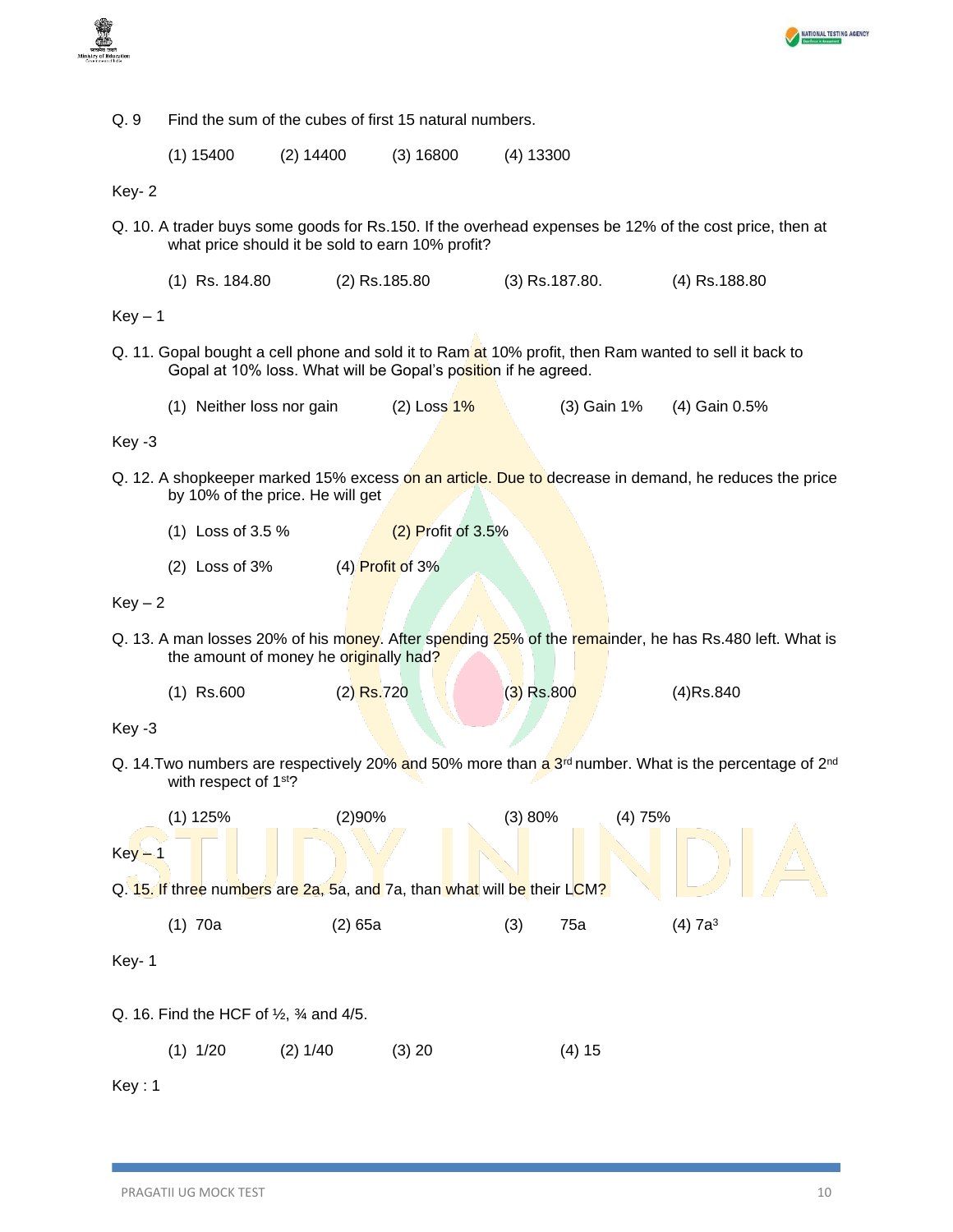



| Q. 17. The average of nine numbers is 50. The average of the first five numbers is 54 and that of the last<br>three numbers is 52. Then the sixth number is |                          |                                                                                  |               |               |              |     |               |                                                                                                       |
|-------------------------------------------------------------------------------------------------------------------------------------------------------------|--------------------------|----------------------------------------------------------------------------------|---------------|---------------|--------------|-----|---------------|-------------------------------------------------------------------------------------------------------|
|                                                                                                                                                             | $(1)$ 34                 | $(2)$ 24                                                                         |               | $(3)$ 44      |              | (4) | 30            |                                                                                                       |
| Key-2                                                                                                                                                       |                          |                                                                                  |               |               |              |     |               |                                                                                                       |
|                                                                                                                                                             |                          | of girls is 55 kg. What is the number of boys in the class?                      |               |               |              |     |               | Q. 18. The mean weight of 150 students in a class is 60 kg. The mean weight of boys is 70 kg and that |
|                                                                                                                                                             | (1) 50                   | (2) 60                                                                           | (3)           | 75            | (4) 100      |     |               |                                                                                                       |
| <b>Key - 1</b>                                                                                                                                              |                          |                                                                                  |               |               |              |     |               |                                                                                                       |
|                                                                                                                                                             |                          |                                                                                  |               |               |              |     |               | Q. 19. A sum at simple interest of 13 1/2% per annum amount to Rs.3080 in 4 years. Find the sum?      |
|                                                                                                                                                             | $(1)$ Rs.1550            | $(2)$ Rs.1680                                                                    |               | $(3)$ Rs.2000 |              |     | $(4)$ Rs.1850 |                                                                                                       |
| $Key-3$                                                                                                                                                     |                          |                                                                                  |               |               |              |     |               |                                                                                                       |
|                                                                                                                                                             |                          |                                                                                  |               |               |              |     |               | Q. 20. What amount payment will discharge a debt of Rs. 1092 due in 2 years at 12% simple interest?   |
|                                                                                                                                                             | $(1)$ Rs.725             | $(2)$ Rs.325                                                                     |               |               | $(3)$ Rs.515 |     | $(4)$ Rs.400  |                                                                                                       |
| Key -3                                                                                                                                                      |                          |                                                                                  |               |               |              |     |               |                                                                                                       |
|                                                                                                                                                             |                          |                                                                                  |               |               |              |     |               | Q. 21. A man riding his bicycle covers 150 metres in 25 seconds. What is his speed in km per hour?    |
|                                                                                                                                                             | $(1)$ 20 kmph            |                                                                                  | (2) 21.6 kmph |               |              |     |               | $(3)$ 23 kmph $(4)$ 25 kmph                                                                           |
| Key -2                                                                                                                                                      |                          |                                                                                  |               |               |              |     |               |                                                                                                       |
| Q. 22. On which axis does the point $(6, 0)$ lie?                                                                                                           |                          |                                                                                  |               |               |              |     |               |                                                                                                       |
| (1) $x - axis$ (2) $y - axis$ (3) At the origin (4) Either x or y axis                                                                                      |                          |                                                                                  |               |               |              |     |               |                                                                                                       |
| $Key - 1$                                                                                                                                                   |                          |                                                                                  |               |               |              |     |               |                                                                                                       |
| Q. 23.                                                                                                                                                      |                          | Johan and Mark started a business<br>the ratio of their profits at the year end. |               |               |              |     |               | by investing Rs.8000 and Rs.72000 respectively. Find                                                  |
|                                                                                                                                                             | $(1)$ 2:9                | $(2)$ 5:9                                                                        | (3) 7:9       |               | (4)          | 1:9 |               |                                                                                                       |
| $Key-4$                                                                                                                                                     |                          |                                                                                  |               |               |              |     |               |                                                                                                       |
|                                                                                                                                                             | Q. 24. Find the value of | 19999<br>21111                                                                   | ?             |               |              |     |               |                                                                                                       |
|                                                                                                                                                             | $(1)$ 0.947              | $(2)$ 0.749                                                                      | (3) 0.974     |               | $(4)$ 0.497  |     |               |                                                                                                       |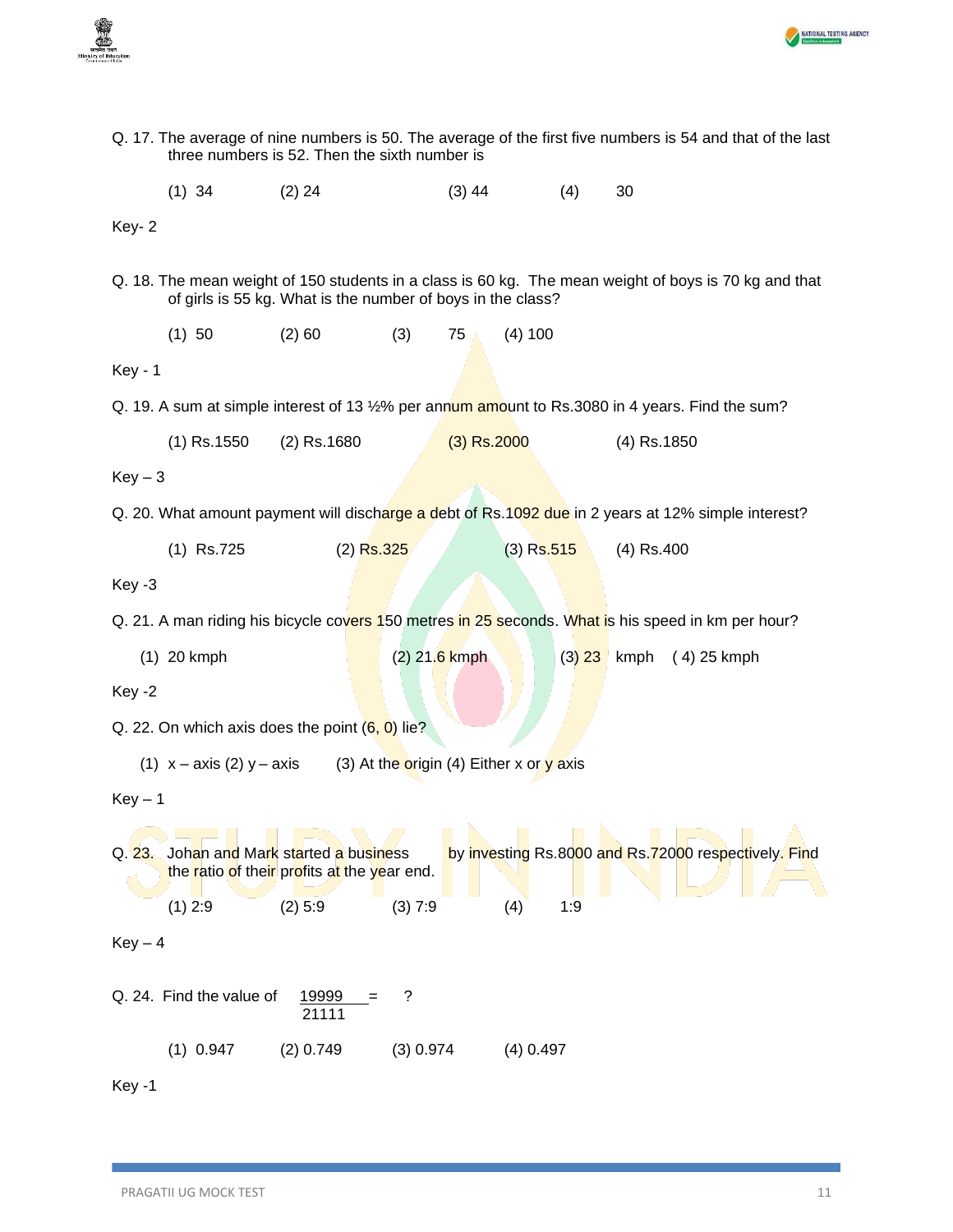



- Q. 25. Representation of 0.2341 in the form p/q, where p and q are integers, (q is not equal to zero) is
	- (1) 781/3330 (2) 1171/4995 (3) 2341/9990 (4) 2339/9990

#### **LOGICAL REASONING**

- Q. 1 If  $E = 5$ ,  $PEN = 35$ , then  $PAGE = ?$ 
	- (1) 27
	- (2) 28
	- (3) 29
	- (4) 36

#### $Key-3$

- Q. 2. If 'cook' is called 'butler', 'butler' is called 'manager', 'manager' is called 'teacher', 'teacher' is called 'clerk' and 'clerk' is called 'principal', who will teach in a class?
	- (1) Cook
	- (2) Butler
	- (3) Manager
	- (4) Clerk

#### $Key - 4$

- Q. 3. If 'wall' is called 'window', 'window' is called 'door', 'door' is called 'floor', 'floor is called 'roof' and 'roof' is called 'ventilator', where will a person stand on ?
	- (1) Window
	- (2) Wall
	- (3) Floor
	- (4) Roof

 $Key - 4$ 

- Q. 4. When Anuj saw Manish, he recalled, "He is the son of the father of my daughter's mother". Who is Manish to Anui?
	- (1) Brother-in-law
	- (2) Brother
	- (3) Cousin
	- (4) Uncle

- Q. 5. A is B's sister. C is B's mother. D is C's father. E is D's mother. Then, how is A related to D?
	- (1) Grand mother
	- (2) Grand father
	- (3) Daughter
	- (4) Grand daughter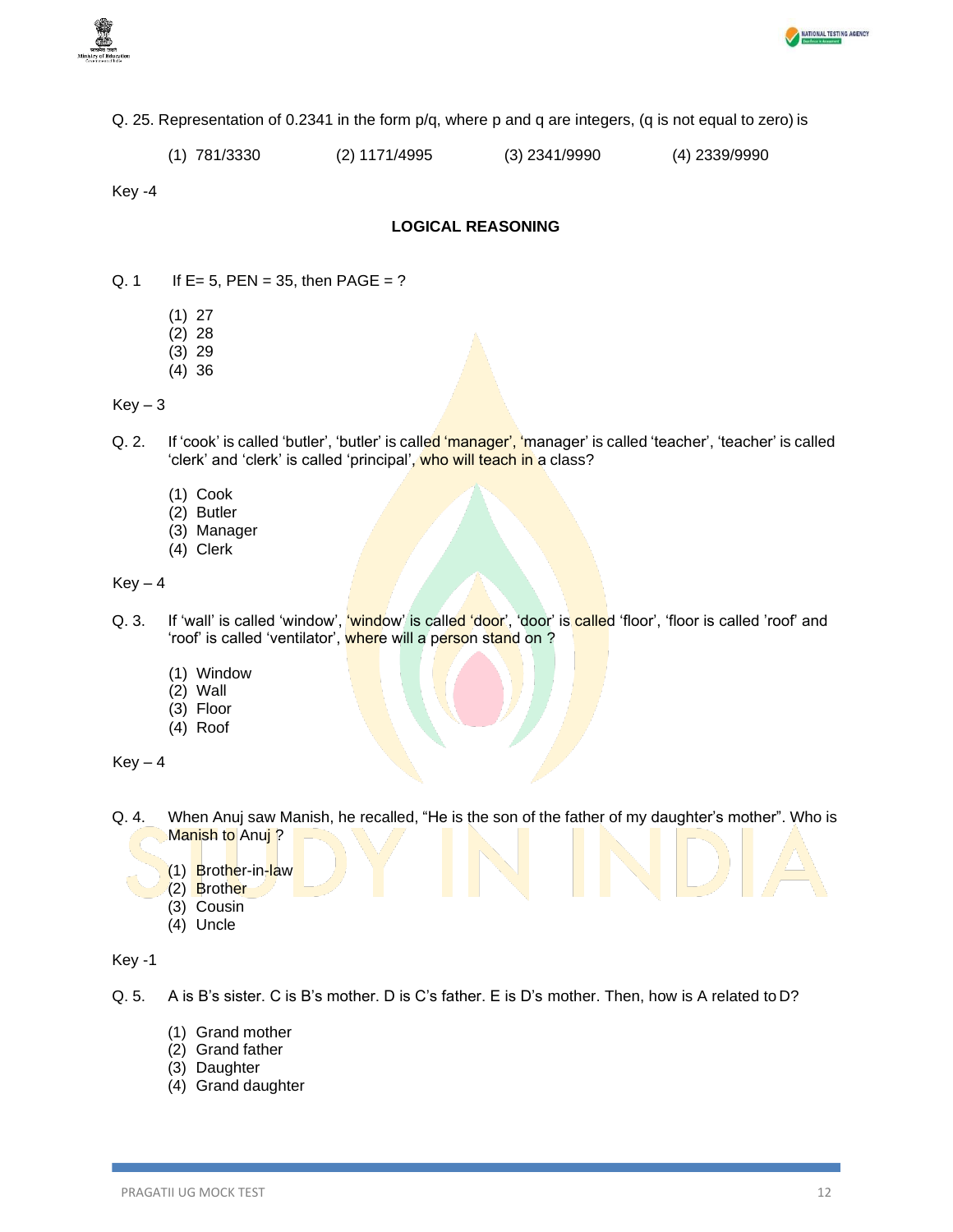



Q. 6. A and B are married couple. X and Y are brothers. X is brother of A. How is Y related to B?

- (1) Brother-in-law
- (2) Brother
- (3) Cousin
- (4) Sister

Key -1

Direction (Q. 7-9) : Read the following information to answer the given questions :

Seven children A, B, C, D, E, F and G are standing in a line. G is to the right of D and to the left of B. A is on the right of C. A and D have one child between them. E and B have two children between them. D and F have two children between them.

Q. 7. Who is on the extreme right?

- (1) B
- (2) E
- (3) F
- (4) G

 $Key-3$ 

Q. 8. Who is exactly in the middle?

- (1) A
- (2) C (3) D
- (4) E

```
Key - 3
```
Q. 9. Who is on the extreme left?

- (1) A
- (2) B (3) C
- $(4)$  D

 $Key - 3$ 

Direction (Q. 10-13):

Study the information given below and answer the questions that follow.

There are five persons P, Q, R, S and T. One is football player, one is chess player and one is hockey player. P and S are unmarried ladies and do not participate in any game. None of the ladies play chess or football. There is a married couple in which T is the husband. Q is the brother of R and is neither a chess player nor a hockey player.

Q. 10. Who is the football player?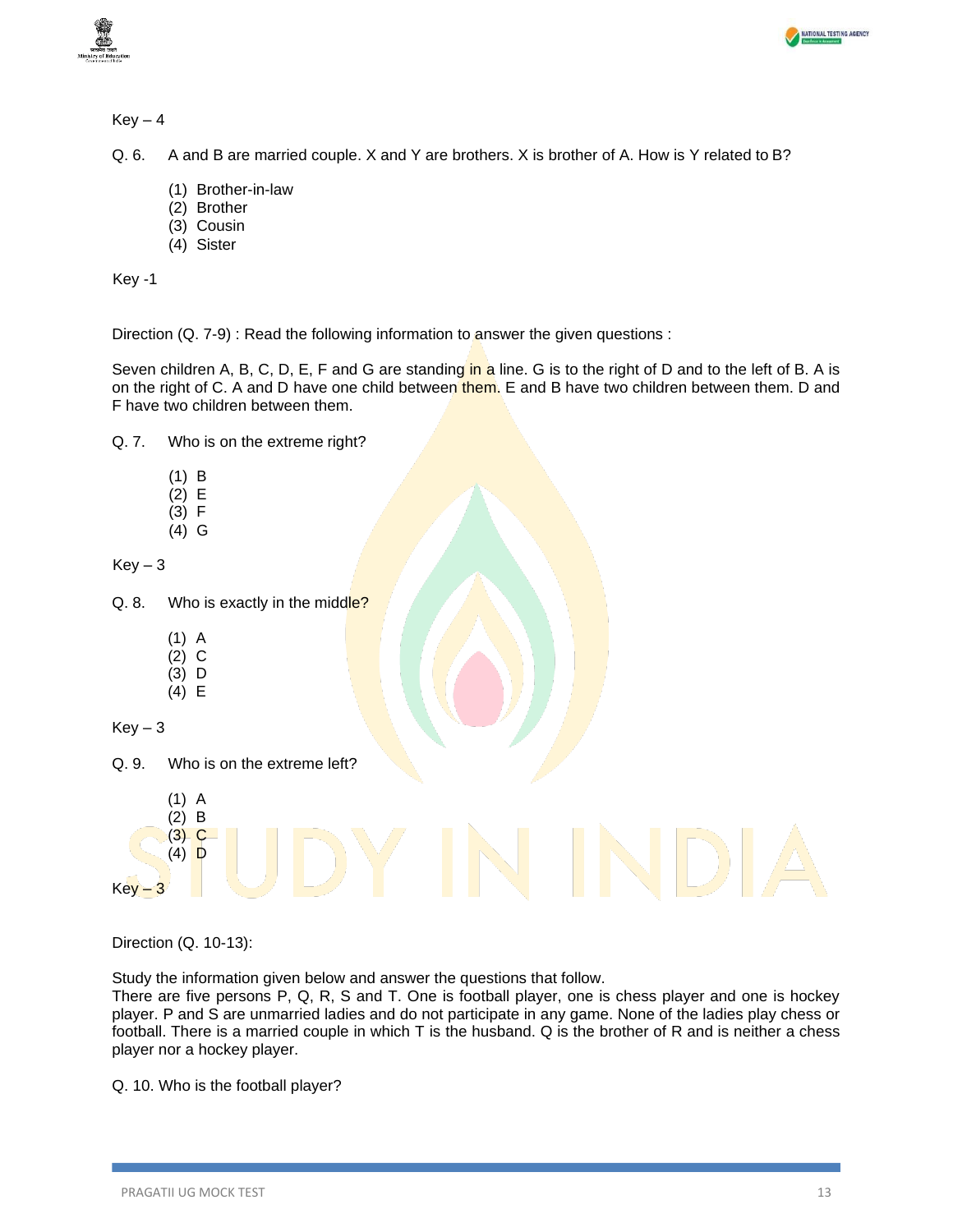



- (1) P  $(2)$  Q  $(3)$  R
- (4) S

 $Key-2$ 

Q. 11. Who is the hockey player?

- (1) P
- (2) Q (3) R
- (4) S

 $Key-3$ 

Q. 12. Who is the chess player?

- (1) P
- $(2)$  Q
- $(3)$  R  $(4)$  T

 $Key - 4$ 

Q. 13. Who is the wife of T?

- (1) P
- $(2)$  Q  $(3)$  R
- (4) S

 $Key-3$ 

Q. 14. Complete the given series by finding the missing term.

2, 5, 9, 19, 37, ? (1) 73

- $(2) 75$
- (3) 76  $(4) 78$

 $Key-2$ 

Q. 15. How many terms are there in the series 201, 208, 215,............., 319?

(1) 23 (2) 24 (3) 25 (4) 26

 $Key-3$ 

Q. 16. Find the missing term in the given series.

48, 24, 96, 48, 192, ?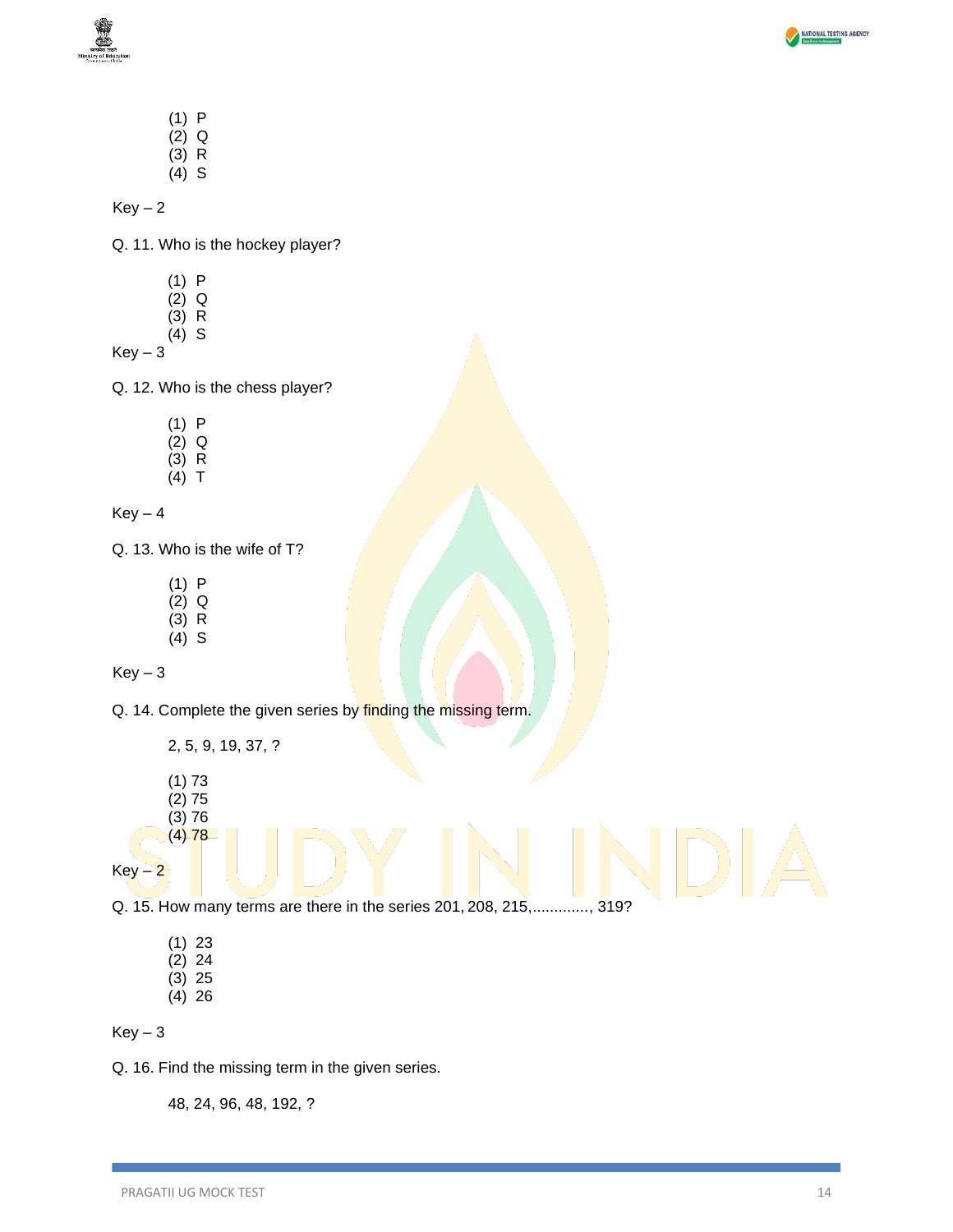

- (1) 76, (2) 90
- (3) 96
- (4) 98

- Q. 17. A class of boys stands in a single line. One boy is nineteenth in order from both the ends. How many boys are there in the class?
	- (1) 27
	- $(2)$  37
	- (3) 38
	- (4) 39

 $Key - 2$ 

- Q. 18. Ravi is 7 ranks ahead of Sumit in a class of 39. If Sumit's rank is seventeenth from the last, what is Ravi's rank from the start?
	- $(1)$  14<sup>th</sup>
	- $(2)$  15<sup>th</sup>
	- $(3)$  16<sup>th</sup>
	- $(4)$  17<sup>th</sup>

 $Key - 3$ 

- Q. 19. Bharti is 8 ranks ahead of Divya who ranks twenty sixth in a class of 42. What is Bharti's rank from the last?
	- $(1)$  9<sup>th</sup>
	- (2) 24th
	- $(3)$  25<sup>th</sup>  $(4)$  34<sup>th</sup>
- $Kev 3$
- Q. 20. Forty boys are standing in a row facing the north. Amit is eleventh from the left and Deepak is thirty first from the right end of the row. How far will Shreya, who is third to the right of Amit in the row, be from Deepak?
	- $(1)$  2<sup>nd</sup>
	- (2) 3 rd
	- $(3)$  4<sup>th</sup>
	- $(4)$  5<sup>th</sup>

Key -3

Direction (Q.21-25):

Each of these questions below contain three groups of things. You have to choose from the following four diagrams, the one that depicts the correct relationship among the three groups of things in each question.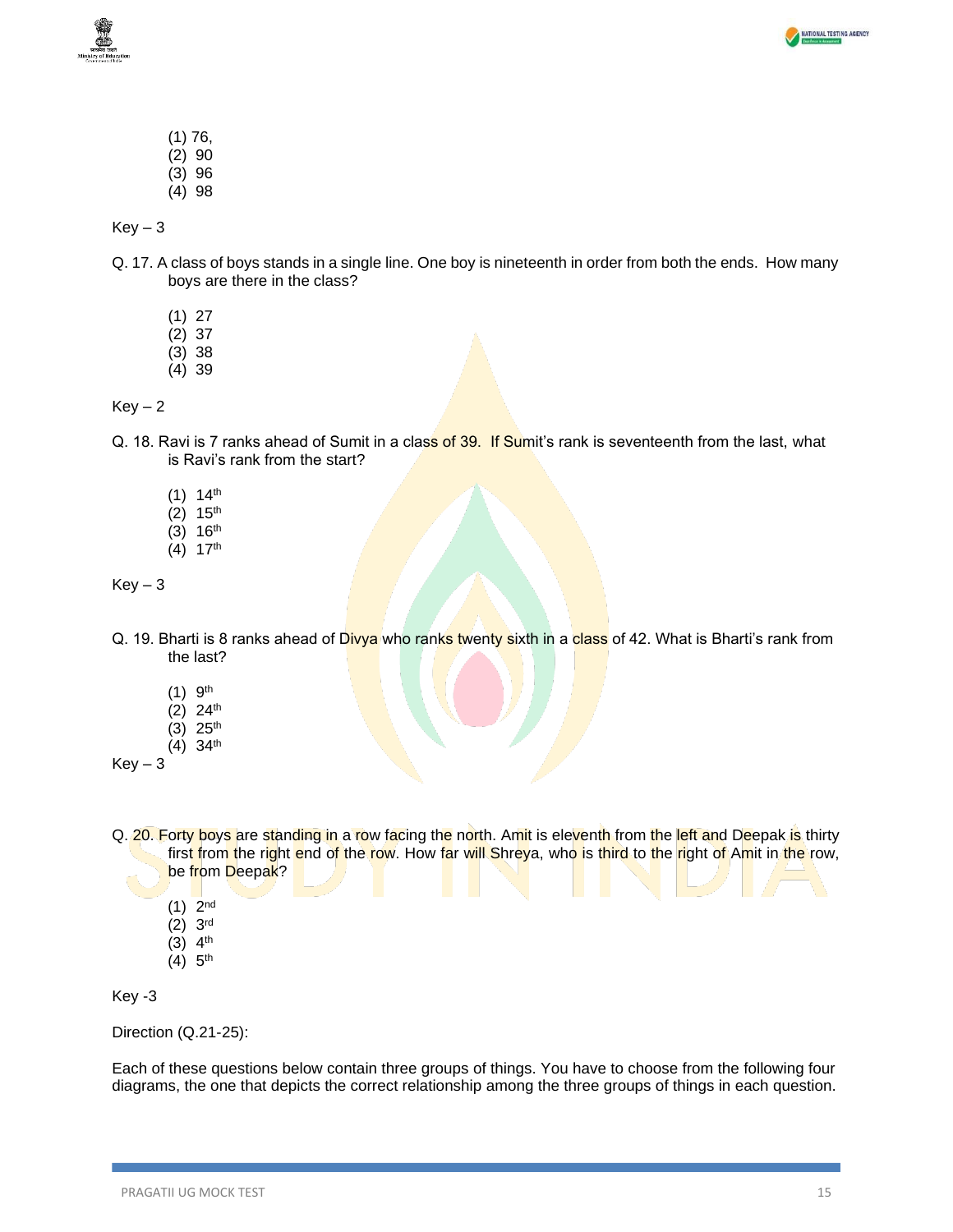





 $Key-3$ 

Q. 22. Shirt, Collar, Pocket

 $Key-2$